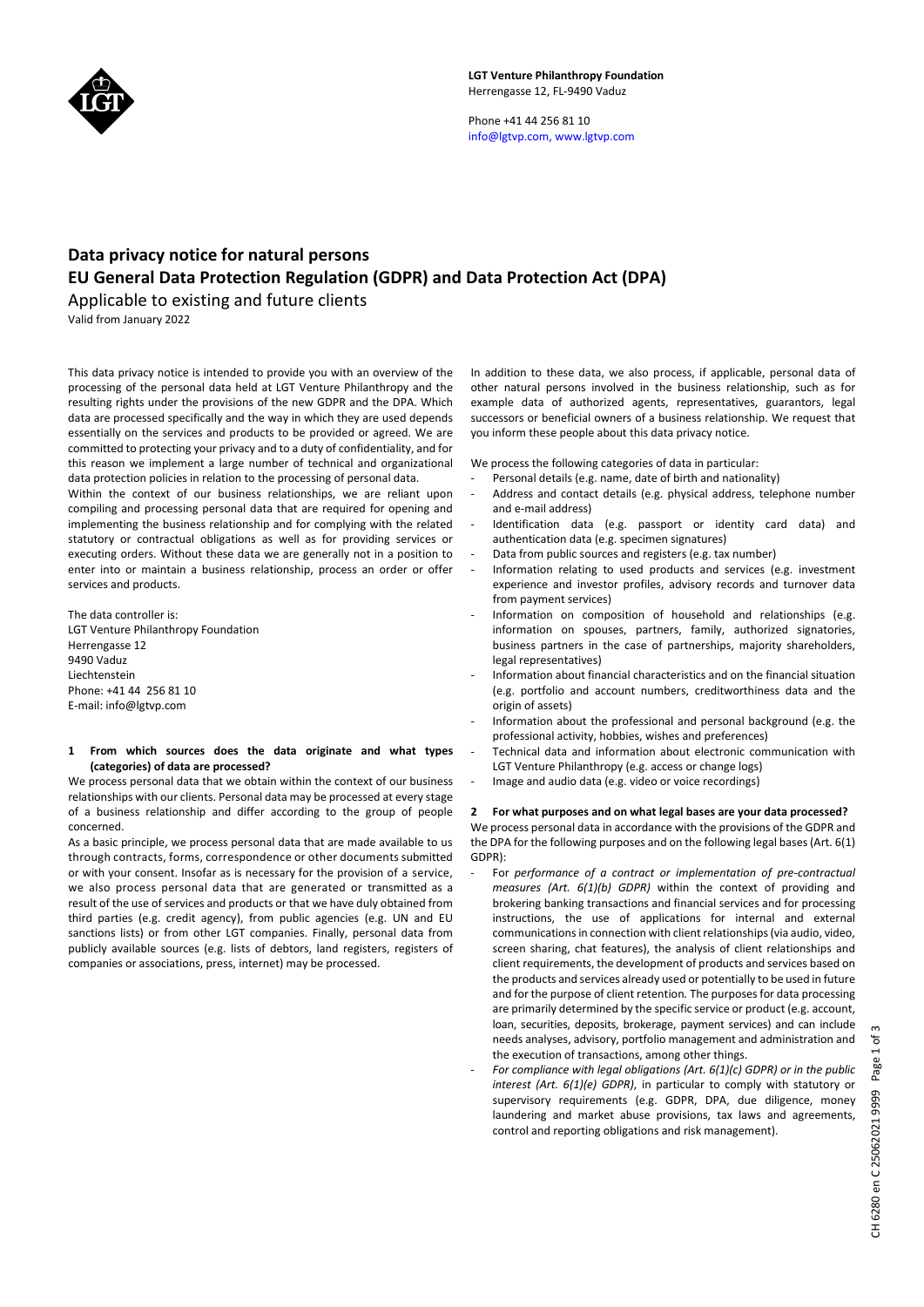- To *safeguard our legitimate interests or those of third parties (Art. 6 (1)(f) GDPR)* for specifically defined purposes, particularly in the context of using applications for internal and external communications in connection with client relationships (via audio, video, screen sharing, chat features), the analysis of client relationships and client requirements and the development of products and services based on the products and services already used or potentially to be used in future, for the purpose of client retention, for establishing and enforcing claims, for advertising and marketing purposes (provided you have not objected to the use of your personal data for these purposes), for compliance with the rights of the data subject (e.g. right of information), for the prevention and solution of criminal offenses, for video monitoring in connection with the right to allow or deny access to the premises and the aversion of danger, for documenting discussions, for ensuring IT security and IT operation as well as building and equipment security, for business and risk control, for reporting, for statistical and planning purposes, and for performing Group-wide coordination tasks.
- Based on your consent (Art. 6(1)(a) GDPR), which you gave to us for advertising and marketing purposes or within the scope of specific services or instructions.

We reserve the right to further process personal data that have been collected for one of the above purposes for the other purposes too if this is consistent with the original purpose or permitted or provided for by law (e.g. reporting obligations).

## **3 Who obtains access to personal data and for how long is it stored?**

Bodies both within and outside LGT Venture Philanthropy may obtain access to personal data. Within LGT Venture Philanthropy or employees may process your data only if they require them to comply with our contractual, statutory or supervisory obligations and to protect legitimate interests. Other LGT companies, service providers or vicarious agents may also obtain personal data for these purposes. Such recipients may be companies relating to LGT Venture Philanthropy portfolio organizations, banking services, IT services, logistics, printing services, advice and consulting as well as marketing. Furthermore, recipients of your data in this context may be banks and financial service institutions or comparable institutions to whom we transfer personal data for implementing the business relationship (e.g. correspondent banks, custodian banks, brokers, stock exchanges, information agencies).

Where there is a statutory or supervisory obligation, personal data may also be passed on to public agencies and institutions (e.g. supervisory or tax authorities).

Insofar as data are transferred to countries outside the European Union (EU) or the European Economic Area (EEA) (third countries) and the European Commission has not ruled that the country in question offers an adequate level of protection, such a data transfer will be carried out using suitable measures (e.g. recognized EU standard data protection clauses) so that compliance with data privacy provisions can be guaranteed. If the situation does not permit the use of suitable guarantees, data will only be transferred insofar as this is required for the implementation of pre-contractual measures, or for the performance of a contract (e.g. to comply with statutory obligations outside the EU or the EEA based on the chosen service or relevant product), for the performance of services or for the processing of instructions (e.g. to carry out payment instructions and securities transactions). Data will also be transferred to third countries insofar as you have given your explicit consent (e.g. in the context of specific services), it is necessary for important reasons of public interest (e.g. preventing money laundering) or it is required by law (e.g. reporting obligations under tax law).

We process and store the personal data throughout the duration of the business relationship provided certain data are not subject to shorter, mandatory deletion periods. It should be noted that our business relationships can last for years. In addition, the storage period is determined according to the necessity and purpose of the respective data processing. If the data are no longer required for compliance with contractual or statutory obligations or to safeguard our legitimate interests or those of third parties (achievement of the purpose) or if granted consent is withdrawn, the data are erased periodically, unless further processing or storage is necessary on the basis of contractual or statutory retention periods and obligations of documentation or on the grounds of preserving evidence for the duration of the applicable statute of limitations.

#### **4 Are automated decision-making (including profiling) and data analyses carried out?**

As a basic principle, our decisions are not based solely on automated processing of personal data. If we do use this type of procedure in individual cases, we shall inform you separately insofar as this is required by law.

Personal data is processed at least partly by automated means in certain areas of the business insofar as statutory and regulatory provisions require us to do so (e.g. to prevent money laundering) as well as in the context of risk management or to conduct a needs analysis.

#### **5 What if we are jointly responsible with other bodies?**

This data privacy notice also applies to the processing of personal data by other controllers if we collaborate with one or more other controllers (especially LGT companies) within the context of the provision or use of services and personal data are exchanged with the other controllers on the basis of this collaboration.

The other controllers are obliged

- to likewise comply with the relevant provisions of the GDPR and provide us with proof of their compliance,
- to keep the required records of processing activities,
- to take suitable technical and organizational measures to protect personal data,
- to conduct a data protection impact assessment if processing is likely to result in a high risk to the rights and freedoms of natural persons, and to notify us thereof where applicable,
- to notify us without delay about any data protection violations,
- to support us in exercising the rights of affected natural persons and make the relevant information available.

We are required to comply with any reporting or notification obligations towards the competent supervisory authority or affected natural persons. We are responsible for enquiries from the affected natural persons in this context.

#### **6 What data protection rights do you have?**

You have the following data protection rights with regard to your personal data (Art. 15 to 21 GDPR):

6.1 Right of access

You may obtain information as to whether and to what extent personal data concerning you are being processed.

- 6.2 Right to rectification, erasure and restriction of processing
- You have the right to obtain without undue delay the rectification of inaccurate or incomplete personal data concerning you. In addition, your personal data must be erased if these data are no longer necessary in relation to the purposes for which they were collected or processed, you have withdrawn your consent or these data are being unlawfully processed. Furthermore, you have the right to obtain restriction of processing.

#### 6.3 Right to revoke

You have the right to revoke your consent to the processing of your personal data for one or more specific purposes at any time if the processing is based on your explicit consent. The revocation of consent will only have future effect and does not affect the legality of data processed before the revocation. The revocation also does not have any effect on data processing with another legal basis.

6.4 Right to data portability

You have the right to receive your personal data, that you have provided to us in a structured, commonly used and machine-readable format and to have those data transmitted to another controller.

6.5 Right to lodge a complaint

If you feel that your rights have been violated by data processing you may lodge a complaint with a competent supervisory authority. The contact details of the Liechtenstein data protection authority are: Städtle 38, P.O. Box, 9490 Vaduz; Liechtenstein, telephone: +423 236 60 90, e-mail[: in-fo.dss@llv.li.](mailto:in-fo.dss@llv.li)